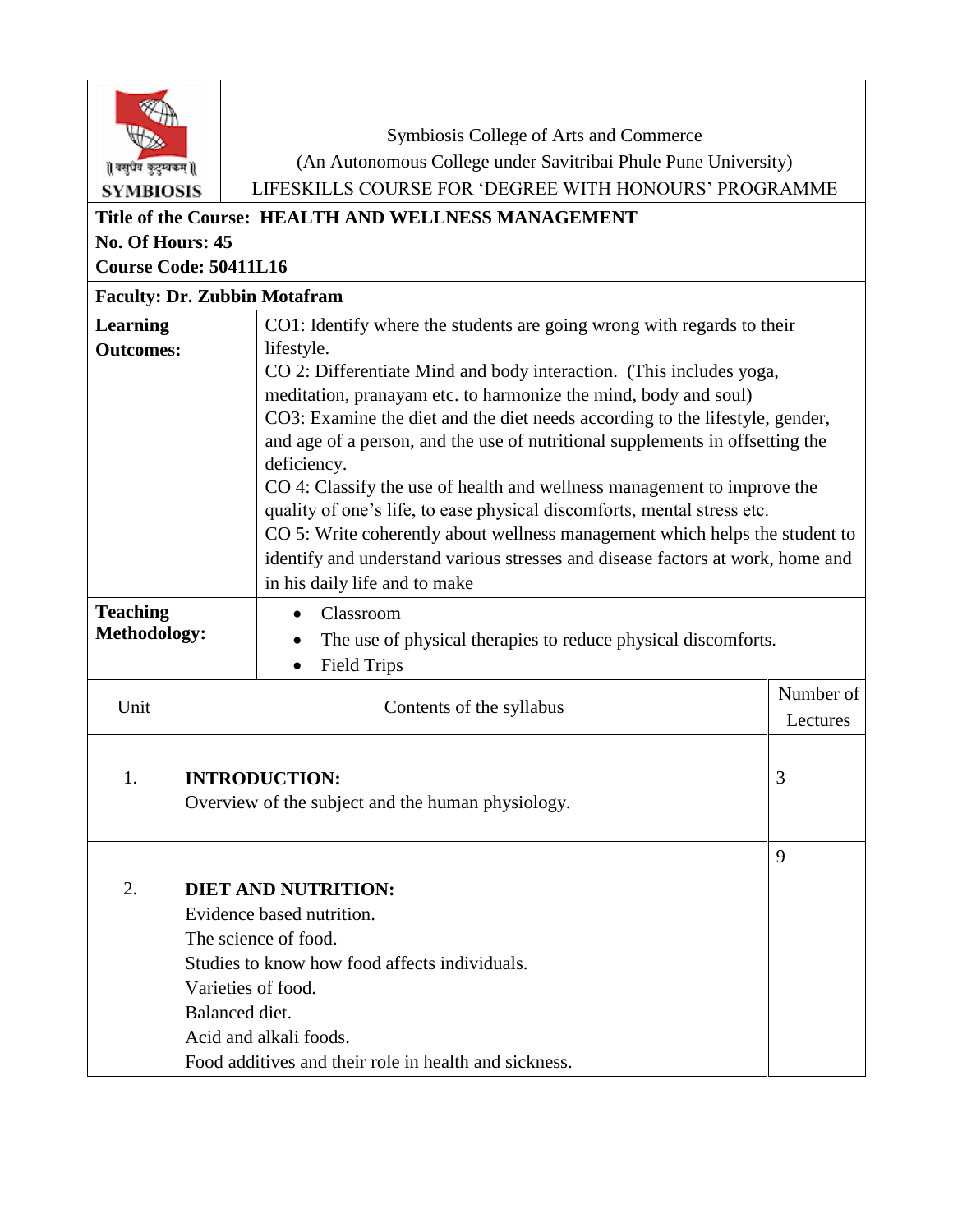|    | Visit to hotels and fast food joints and investigate the method of cooking; the<br>oil used etc. and write an essay on the same.                                                                                                                          |    |
|----|-----------------------------------------------------------------------------------------------------------------------------------------------------------------------------------------------------------------------------------------------------------|----|
| 3. | <b>HYDRATION:</b><br>The role of water in promoting health.<br>Water poisoning and water borne diseases.<br>Water contamination at a global and local level.<br>Methods of water purification at municipal and domestic level.                            | 7  |
| 4. | <b>RESPIRATION:</b><br>The role of air and its importance.<br>Composition of air in places of air pollution.<br>Impact of air pollution on human beings.<br>Indoor versus outdoor air pollution.                                                          | 7  |
| 5. | <b>SLEEP:</b><br>What the science of sleep tells us about the need for sleep.<br>Understanding the circadian rhythm.<br>Changes in the body and endocrine system due improper sleep pattern.<br>Results of sleep deprivation and that of excessive sleep. | 7  |
| 6. | <b>EXERCISE:</b><br>Understanding what exercises are.<br>Need for different types of physical exercises.<br>Impact of exercise in different forms on the body.<br>Understanding the heart rate and blood pressure in relation to exercises.               |    |
| 7. | <b>FINALE:</b><br>Presentation and Viva Voce.                                                                                                                                                                                                             | 5  |
|    | <b>Total Number of Hours</b>                                                                                                                                                                                                                              | 45 |